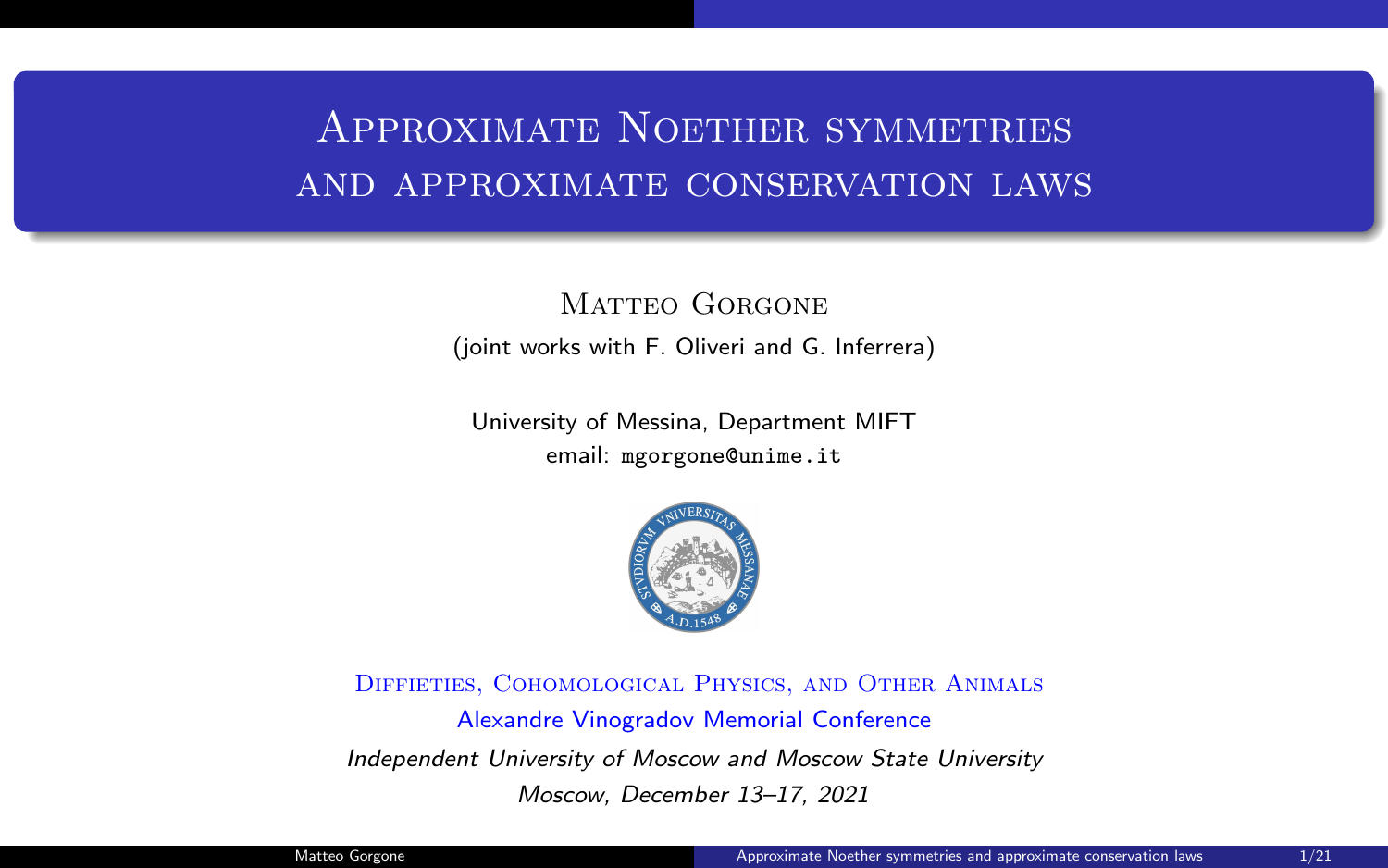## <span id="page-1-0"></span>General framework of conservations laws

#### Lie groups methods to construct conservation laws:

- Variational systems −→ Noether's theorem [Noether, 1918];
- Extension of Noether's theorem with generalized symmetries [Boyer, 1967];
- Extension of Noether's theorem with differential operators [Vinogradov, 1984];
- Formal Lagrangian and self–adjointness [Ibragimov, 2007];
- Partial Lagrangians [Kara, Mahomed, 2006]
- $\bullet$  ...

#### Not via Lie symmetries. . .

In general, for DEs not admitting a variational principle, conservation laws may be found through a direct approach [Anco, Bluman, 2002].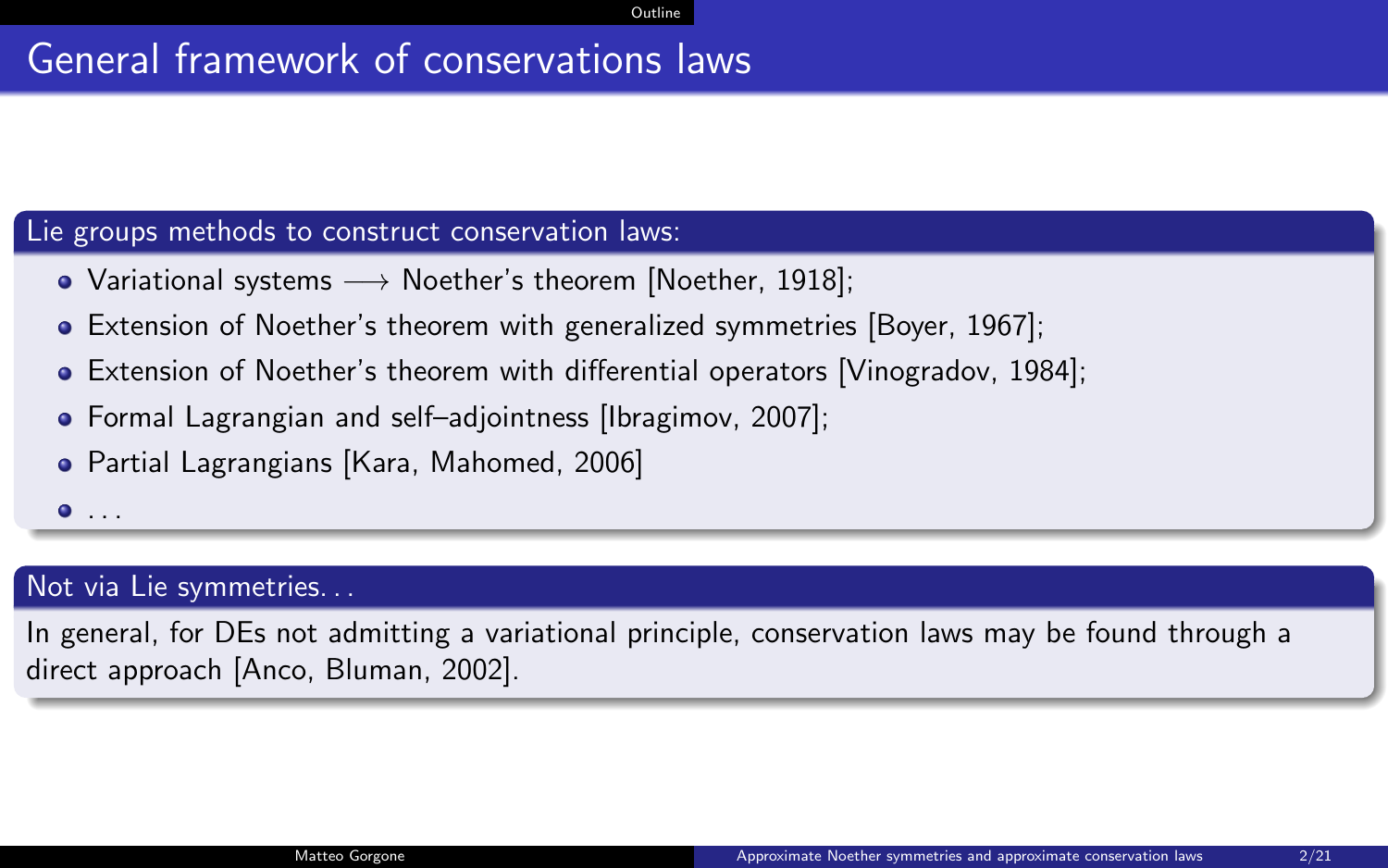#### <span id="page-2-0"></span>Approximate Lie symmetries

Given a differential equation involving a small parameter  $\varepsilon \ll 1$ ,

$$
\Delta\left( x,u,u^{\left( r\right) };\varepsilon\right) =0,
$$

 $\mathsf{x}\in\mathcal{X}\subseteq\mathbb{R}^n$ ,  $\mathsf{u}\in\mathcal{U}\subseteq\mathbb{R}^m$  are the independent variable and dependent variables,  $\mathsf{u}^{(r)}$  the derivatives of  $\mathsf{u}$ w.r.t.  $x$  up to the order  $r$ , it is not uncommon that this equation possesses few symmetries compared with the unperturbed equation

$$
\Delta\left(x,u,u^{(r)};0\right)=0.
$$

The applicability of Lie group methods is limited!

#### Remark

Differential equations containing small terms are commonly and successfully investigated by means of perturbative techniques!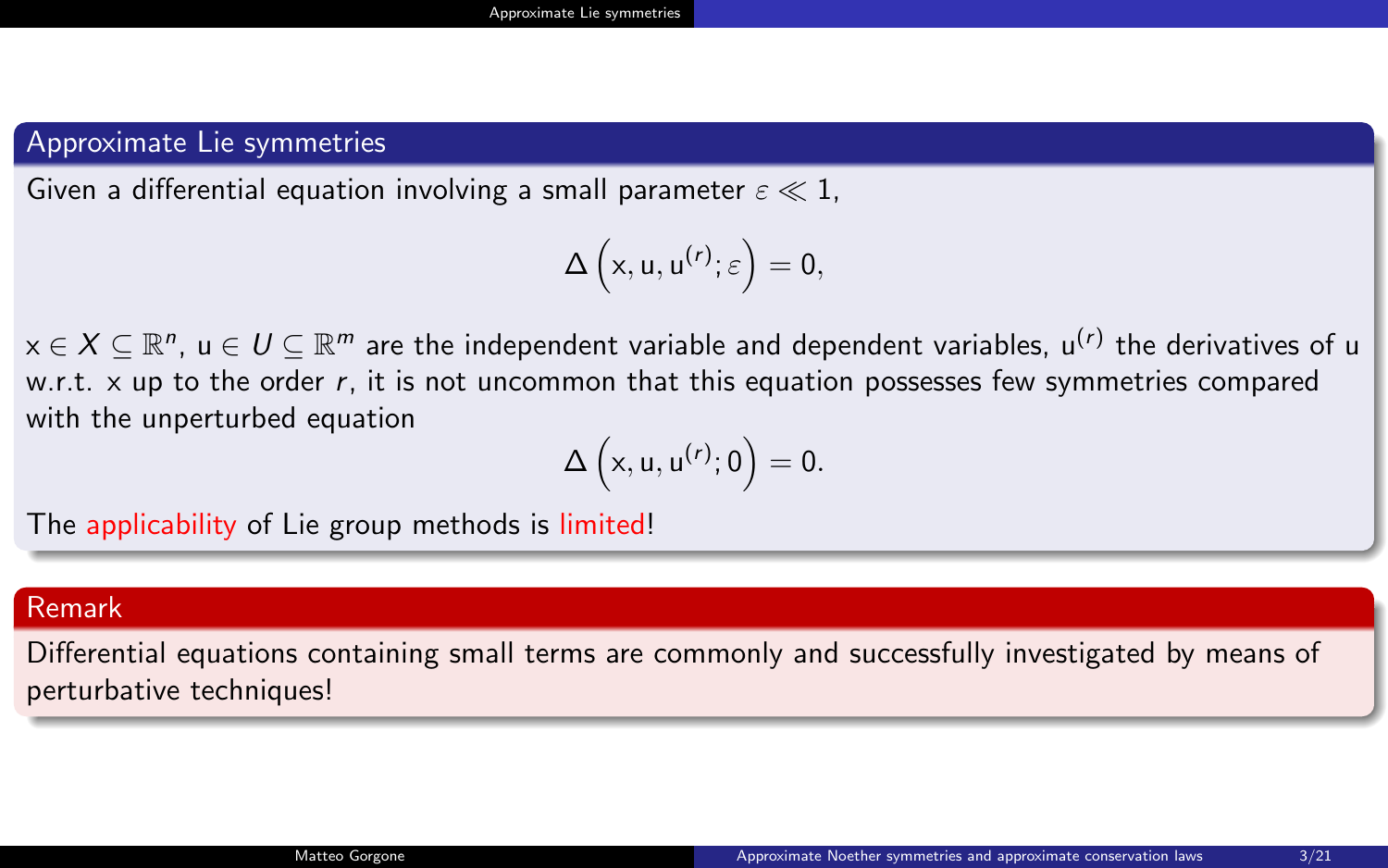## Approximate symmetry theories

#### Baikov, Gazizov, Ibragimov, Mat. Sb., 1988

Considering a differential equation involving a small parameter

$$
\Delta\left(x, u, u^{(r)}; \varepsilon\right) \equiv \sum_{k=0}^p \varepsilon^k \widetilde{\Delta}_{(k)}\left(x, u, u^{(r)}\right) = O(\varepsilon^{p+1}),
$$

the Lie generator is expanded in a perturbation series:

$$
\Xi = \sum_{i=1}^n \xi_i(x, u; \varepsilon) \frac{\partial}{\partial x_i} + \sum_{\alpha=1}^m \eta_\alpha(x, u; \varepsilon) \frac{\partial}{\partial u_\alpha} \equiv \sum_{k=0}^p \varepsilon^k \left( \sum_{i=1}^n \widetilde{\xi}_{(k)i}(x, u) \frac{\partial}{\partial x_i} + \sum_{\alpha=1}^m \widetilde{\eta}_{(k)\alpha}(x, u) \frac{\partial}{\partial u_\alpha} \right).
$$

Then, the approximate invariance is defined:

$$
\left. \Xi^{(r)}(\Delta) \right|_{\Delta = O(\varepsilon^{\rho+1})} = \mathit{O}(\varepsilon^{\rho+1}).
$$

- Pros: quite elegant theory, since all the useful properties of exact Lie symmetries are moved to the approximate world;
- Cons: the expanded generator is not consistent with principles of perturbation analysis since the dependent variables are not expanded!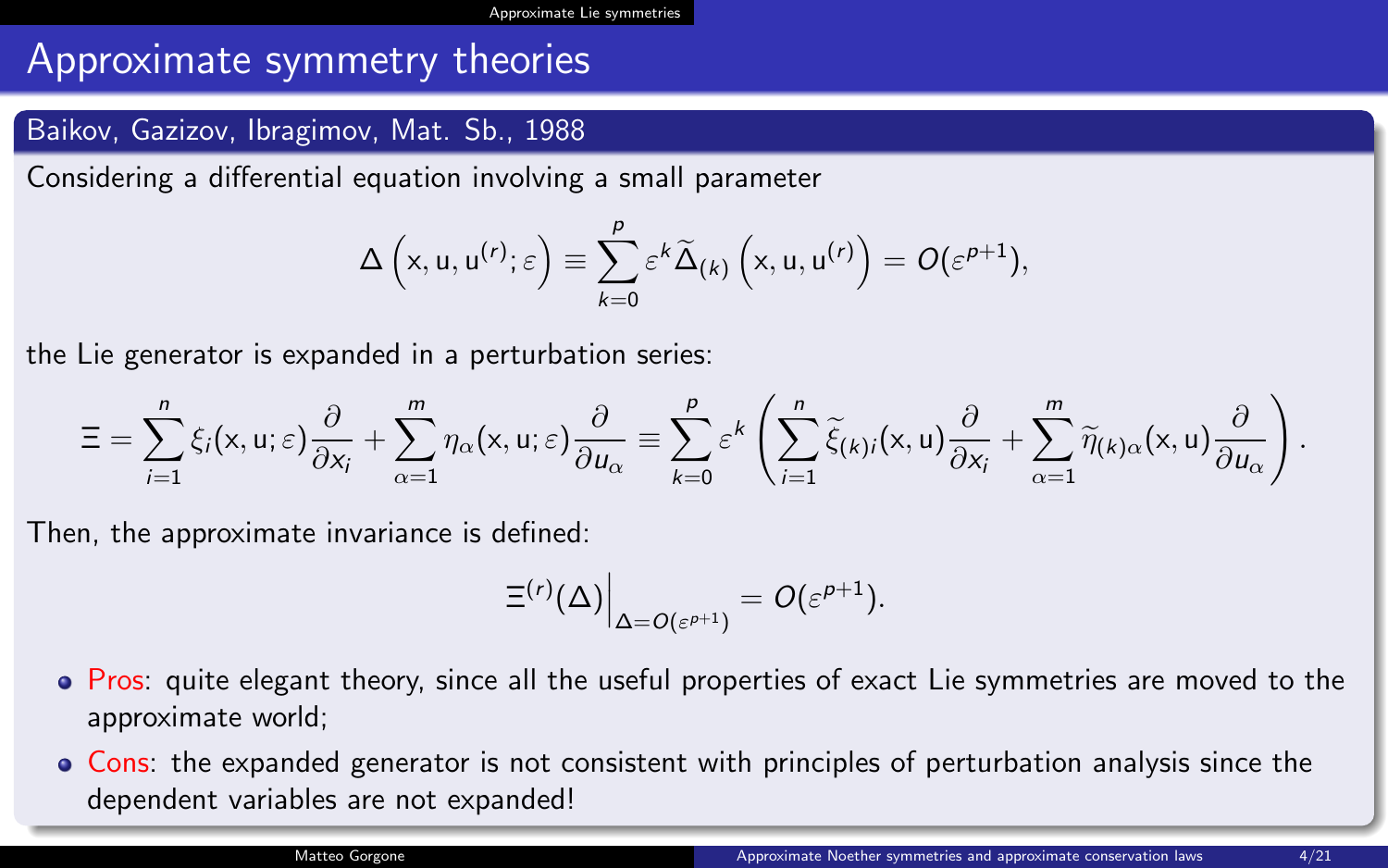## Approximate symmetry theories

#### Fushchich and Shtelen, J. Phys. A., 1989

The dependent variables are expanded in a perturbation series as done in usual perturbation analysis:

$$
u(x;\varepsilon)=\sum_{k=0}^{\rho}\varepsilon^{k}u_{(k)}(x)+O(\varepsilon^{p+1});
$$

by separating at each order of approximation, a coupled system to be solved in hierarchy is obtained:

$$
\widetilde{\Delta}_{(k)}\left(x,u_{(0)},u_{(0)}^{(r)},\ldots,u_{(k)},u_{(k)}^{(r)}\right)=0, \qquad k=0,\ldots,p.
$$

Approximate symmetries of the original DE defined as the exact symmetries of the DE obtained from perturbations!

- Pros: approach with a simple and coherent basis.
- Cons: a lot of algebra (especially for higher-order perturbations) is required; the basic assumption of a fully coupled system is too strong, since the equations at a level should not be influenced by those at higher levels. No possibility to work in a hierarchy!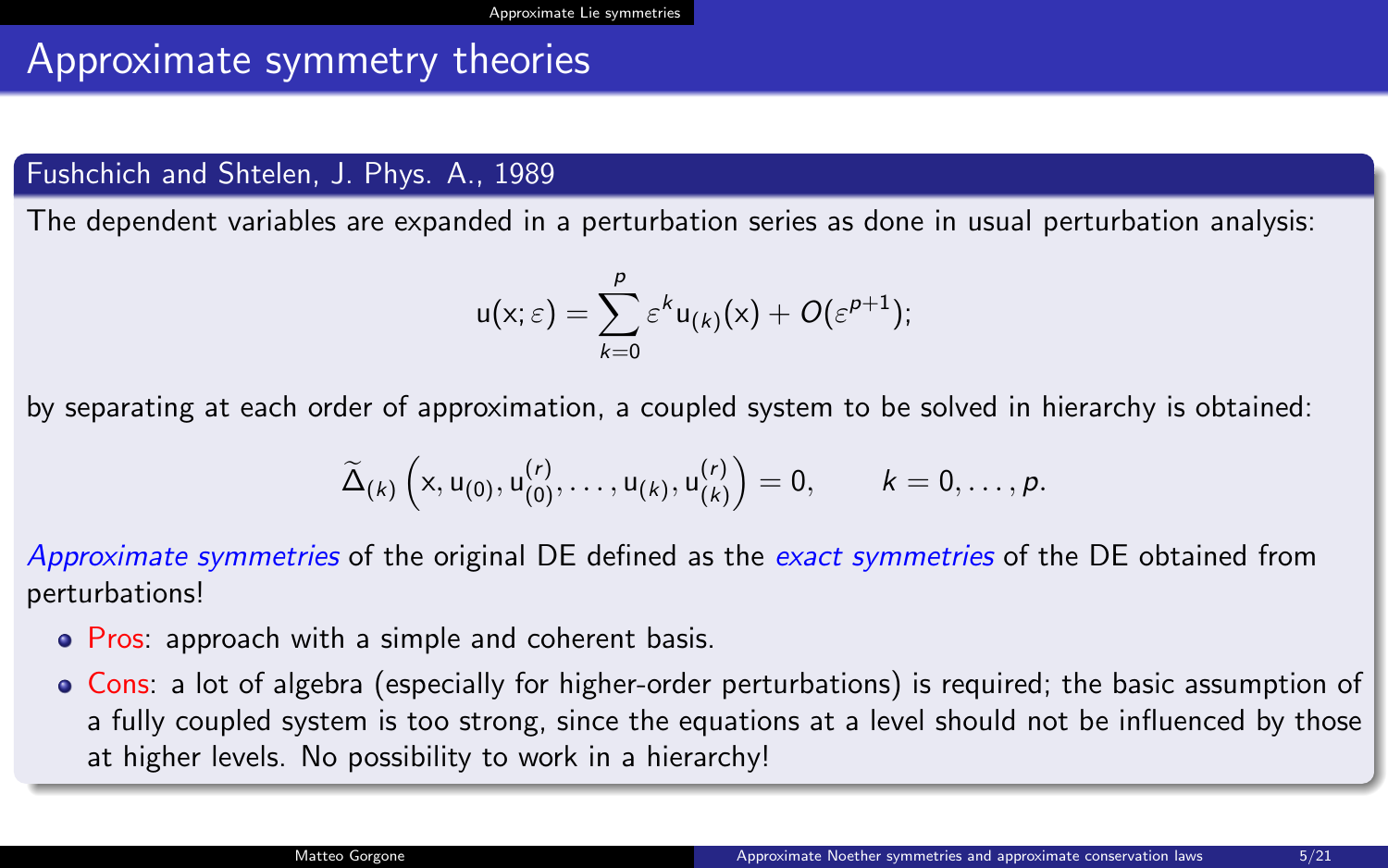#### <span id="page-5-0"></span>A consistent approach $1$

Consider DEs containing a small term  $\varepsilon$ ,

$$
\Delta\left(x,u,u^{(r)};\varepsilon\right)=0,
$$

and take a Lie generator with infinitesimals depending on  $\varepsilon$ ,

$$
\Xi=\sum_{i=1}^n\xi_i(x,u;\varepsilon)\frac{\partial}{\partial x_i}+\sum_{\alpha=1}^m\eta_{\alpha}(x,u;\varepsilon)\frac{\partial}{\partial u_{\alpha}}.
$$

Expand the dependent variables in power series of  $\varepsilon$ 

$$
u(x;\varepsilon)=\sum_{k=0}^p\varepsilon^ku_{(k)}(x)+O(\varepsilon^{p+1}),
$$

whereupon DEs write as

$$
\Delta\equiv\sum_{k=0}^{\rho}\varepsilon^{k}\widetilde{\Delta}_{(k)}\left(x,u_{(0)},u_{(0)}^{(r)},\ldots,u_{(k)},u_{(k)}^{(r)}\right)=\textit{O}(\varepsilon^{p+1}).
$$

<sup>1</sup>Di Salvo, Gorgone, Oliveri, Nonlinear Dyn., 2018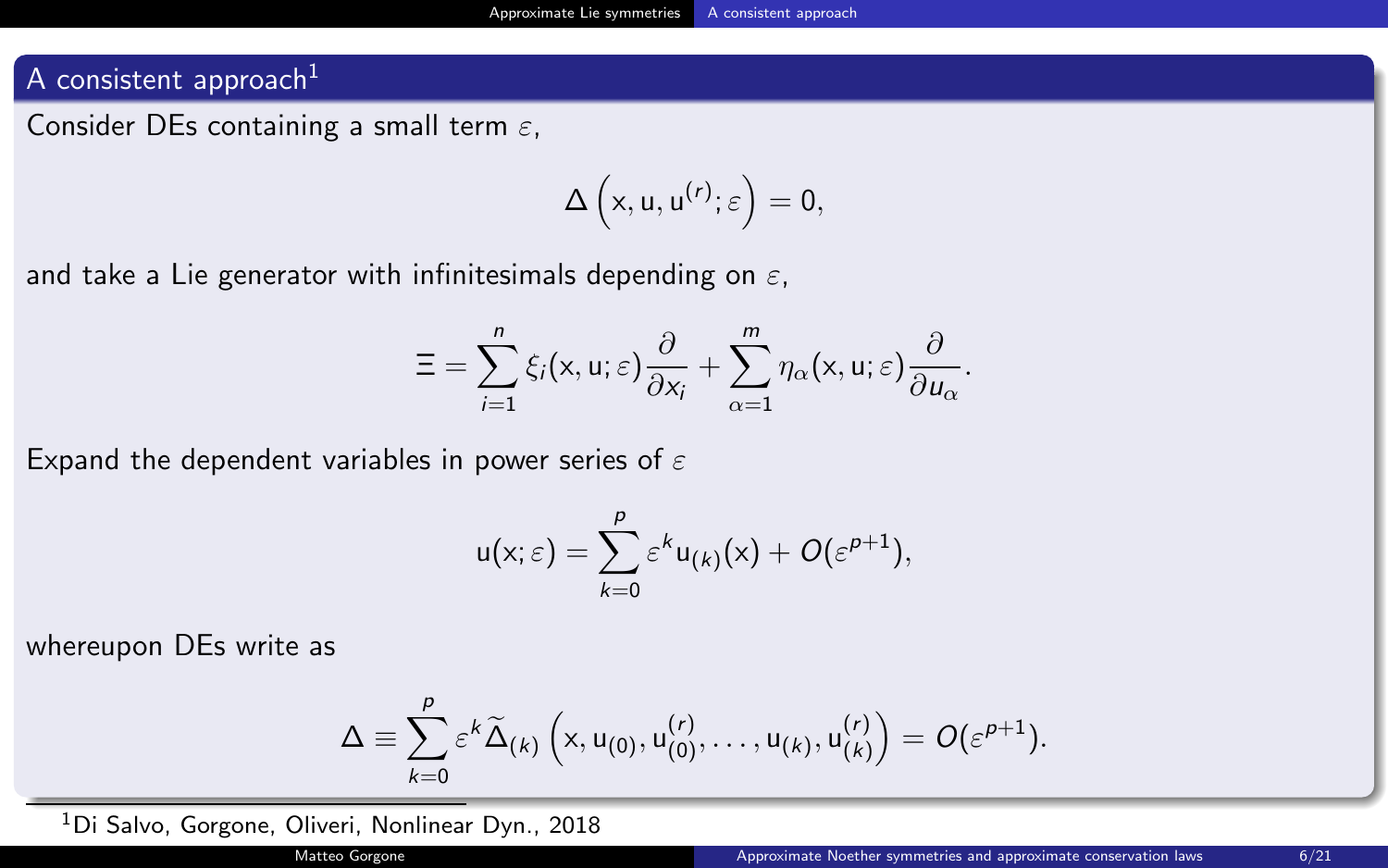### Expansions of infinitesimals

$$
\xi_i \approx \sum_{k=0}^p \varepsilon^k \widetilde{\xi}_{(k)i}, \qquad \eta_\alpha \approx \sum_{k=0}^p \varepsilon^k \widetilde{\eta}_{(k)\alpha},
$$

where

$$
\widetilde{\xi}_{(0)i} = \xi_{(0)i} = \xi_i(x, u_{(0)}; 0), \qquad \widetilde{\eta}_{(0)\alpha} = \eta_{(0)\alpha} = \eta_{\alpha}(x, u_{(0)}; 0), \n\widetilde{\xi}_{(k+1)i} = \frac{1}{k+1} \mathcal{R}[\widetilde{\xi}_{(k)i}], \qquad \widetilde{\eta}_{(k+1)\alpha} = \frac{1}{k+1} \mathcal{R}[\widetilde{\eta}_{(k)\alpha}],
$$

 $R$  being a linear recursion operator satisfying product rule of derivatives and such that

$$
\mathcal{R}\left[\frac{\partial^{|\tau|}f_{(k)}(x,u_{(0)})}{\partial u_{(0)1}^{\tau_1}\ldots\partial u_{(0)m}^{\tau_m}}\right] = \frac{\partial^{|\tau|}f_{(k+1)}(x,u_{(0)})}{\partial u_{(0)1}^{\tau_1}\ldots\partial u_{(0)m}^{\tau_m}} + \sum_{i=1}^{m} \frac{\partial}{\partial u_{(0)i}}\left(\frac{\partial^{|\tau|}f_{(k)}(x,u_{(0)})}{\partial u_{(0)1}^{\tau_1}\ldots\partial u_{(0)m}^{\tau_m}}\right)u_{(1)i},
$$
  

$$
\mathcal{R}[u_{(k)j}] = (k+1)u_{(k+1)j},
$$

where  $k \ge 0$ ,  $j = 1, ..., m$ ,  $|\tau| = \tau_1 + \cdots + \tau_m$ .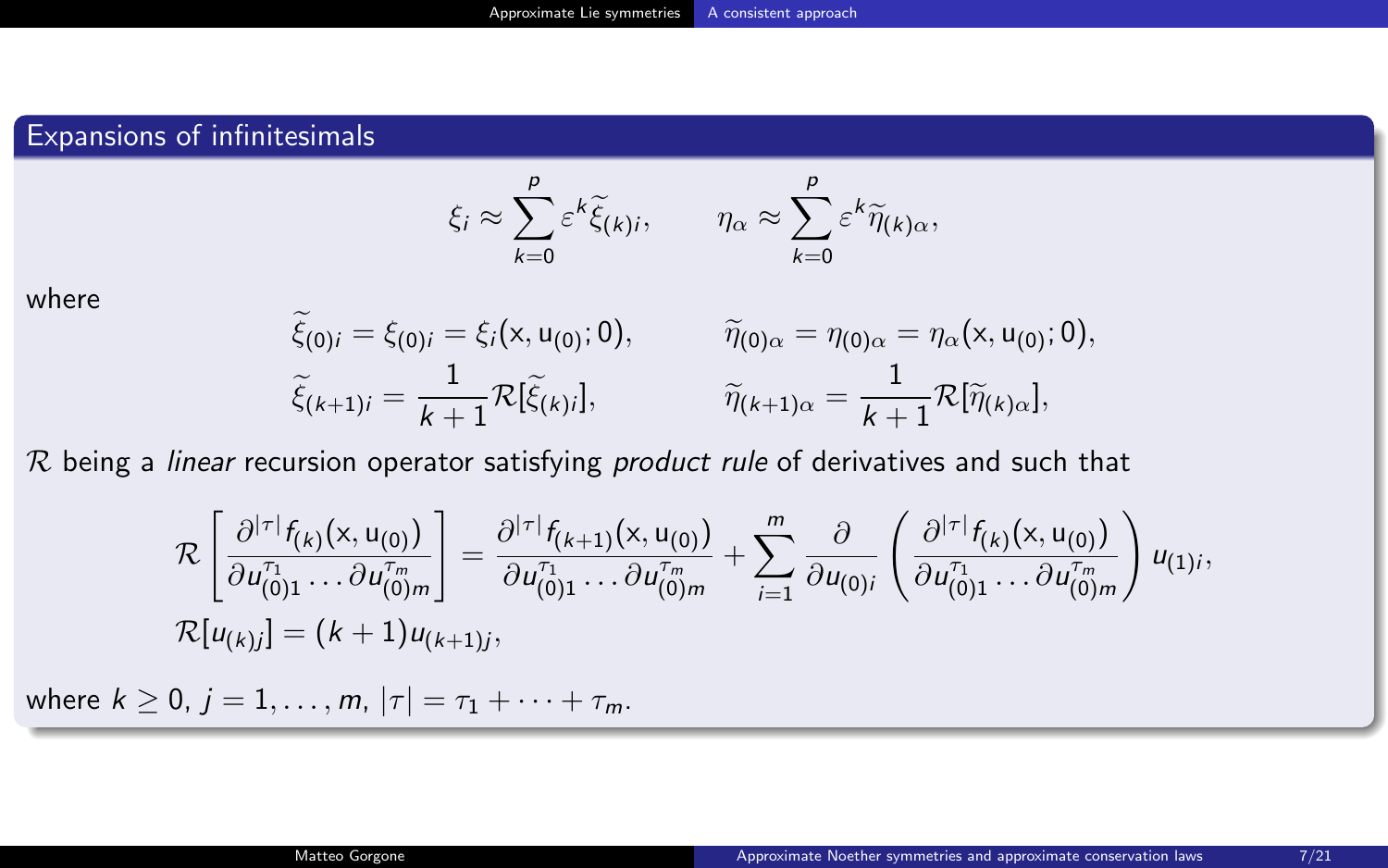#### . . .

We get the approximate Lie generator

$$
\Xi\approx\sum_{k=0}^p\varepsilon^k\left(\sum_{i=1}^n\widetilde{\xi}_{(k)i}(x,u_{(0)},\ldots,u_{(k)})\frac{\partial}{\partial x_i}+\sum_{\alpha=1}^m\widetilde{\eta}_{(k)\alpha}(x,u_{(0)},\ldots,u_{(k)})\frac{\partial}{\partial u_\alpha}\right).
$$

Then define prolongations in the usual way (*i.e.*, preserving contact conditions) and impose the approximate invariance condition:

$$
\sum_{k=0}^p \varepsilon^k \sum_{\ell=0}^k \widetilde{\Xi}^{(r)}_{(\ell)} \widetilde{\Delta}_{(k-\ell)} \Bigg|_{\Delta=O(\varepsilon^{p+1})} = O(\varepsilon^{p+1}).
$$

#### Remark

The approximate Lie point symmetries of a DE are the elements of an approximate Lie algebra.

#### Computational cost

The consistent approach requires more computations than that required for determining exact Lie symmetries; nevertheless, there is the general and freely available package ReLie<sup>a</sup> able to do automatically all the needed work.

<sup>a</sup>Oliveri, Symmetry, 2021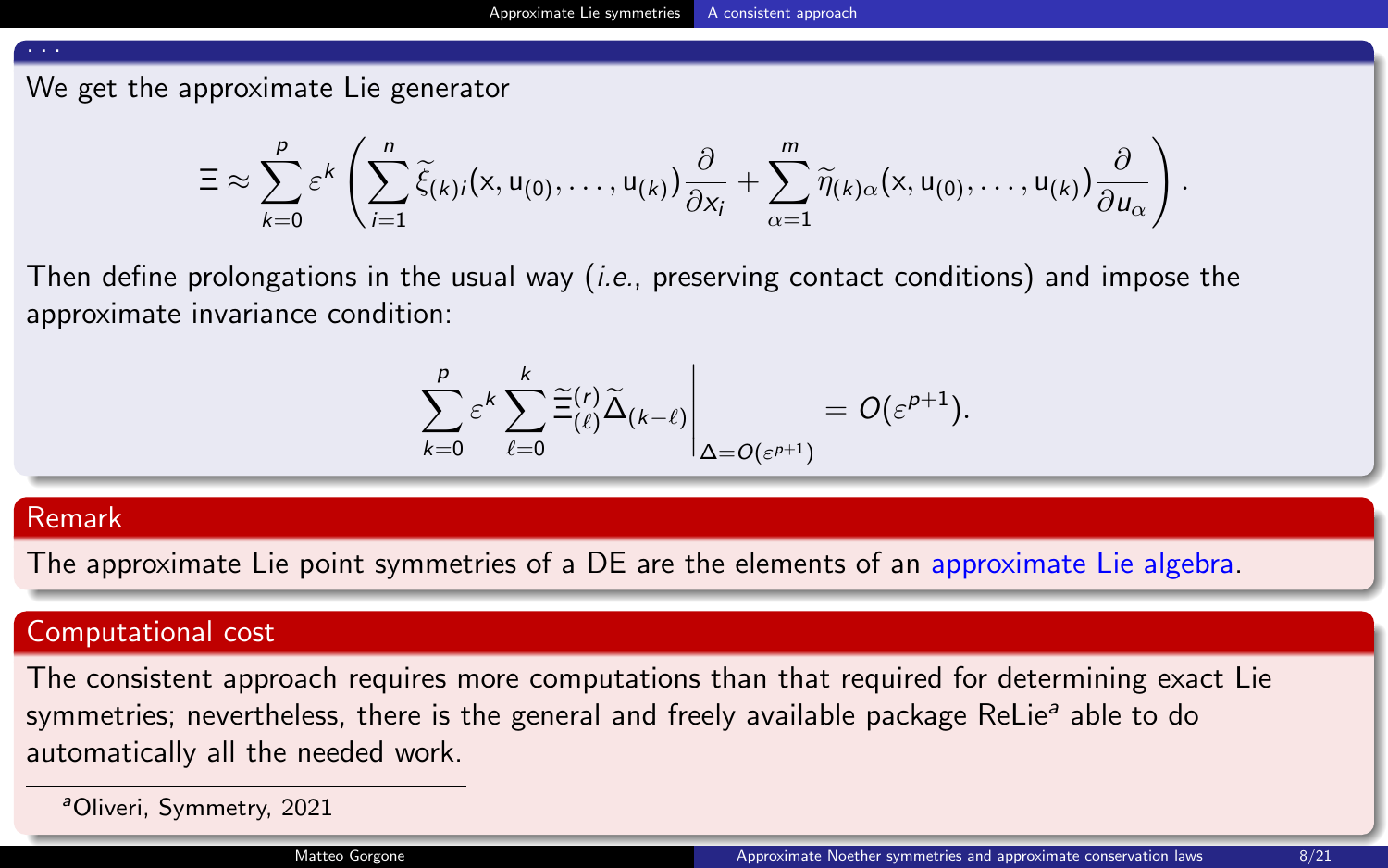#### <span id="page-8-0"></span>Approximate conservation laws

Given a system of DEs,

$$
\Delta\left(x,u,u^{(r)};\varepsilon\right)\equiv\sum_{k=0}^p\varepsilon^k\widetilde{\Delta}_{(k)}\left(x,u_{(0)},u_{(0)}^{(r)},\ldots,u_{(k)},u_{(k)}^{(r)}\right)=O(\varepsilon^{p+1}),
$$

an approximate conservation law of order  $r$ , compatible with the system, is a divergence expression

$$
\sum_{k=0}^p \varepsilon^k \left( \sum_{i=1}^n D_i \left( \widetilde{\Phi}_{(k)}^i \left( x, u_{(0)}, u_{(0)}^{(r-1)}, \ldots, u_{(k)}, u_{(k)}^{(r-1)} \right) \right) \right) = O(\varepsilon^{p+1}),
$$

holding for all solutions of the system, where

$$
\sum_{k=0}^p \varepsilon^k \widetilde{\Phi}_{(k)}^i \left( x, u_{(0)}, u_{(0)}^{(r-1)}, \dots, u_{(k)}, u_{(k)}^{(r-1)} \right), \qquad i = 1, \dots, n
$$

are the expansions at order  $p$  of the fluxes  $\Phi^i\left(\mathsf{x},\mathsf{u},\mathsf{u}^{(r-1)};\varepsilon\right)$  of the conservation law, and

$$
D_i = \frac{D}{Dx_i} = \frac{\partial}{\partial x_i} + \sum_{k=0}^p \sum_{\alpha=1}^m \left( u_{(k)\alpha,i} \frac{\partial}{\partial u_{(k)\alpha}} + \sum_{j=1}^n u_{(k)\alpha,j} \frac{\partial}{\partial u_{(k)\alpha,j}} + \dots \right)
$$

is the approximate Lie derivative, with  $u_{(k)\alpha,i} = \frac{\partial u_{(k)\alpha}}{\partial x}$  $\frac{u_{(k)\alpha}}{\partial x_i}$ ,  $u_{(k)\alpha,ij} = \frac{\partial^2 u_{(k)\alpha}}{\partial x_i \partial x_j}$  $\frac{\partial}{\partial x_i \partial x_j}$ , ...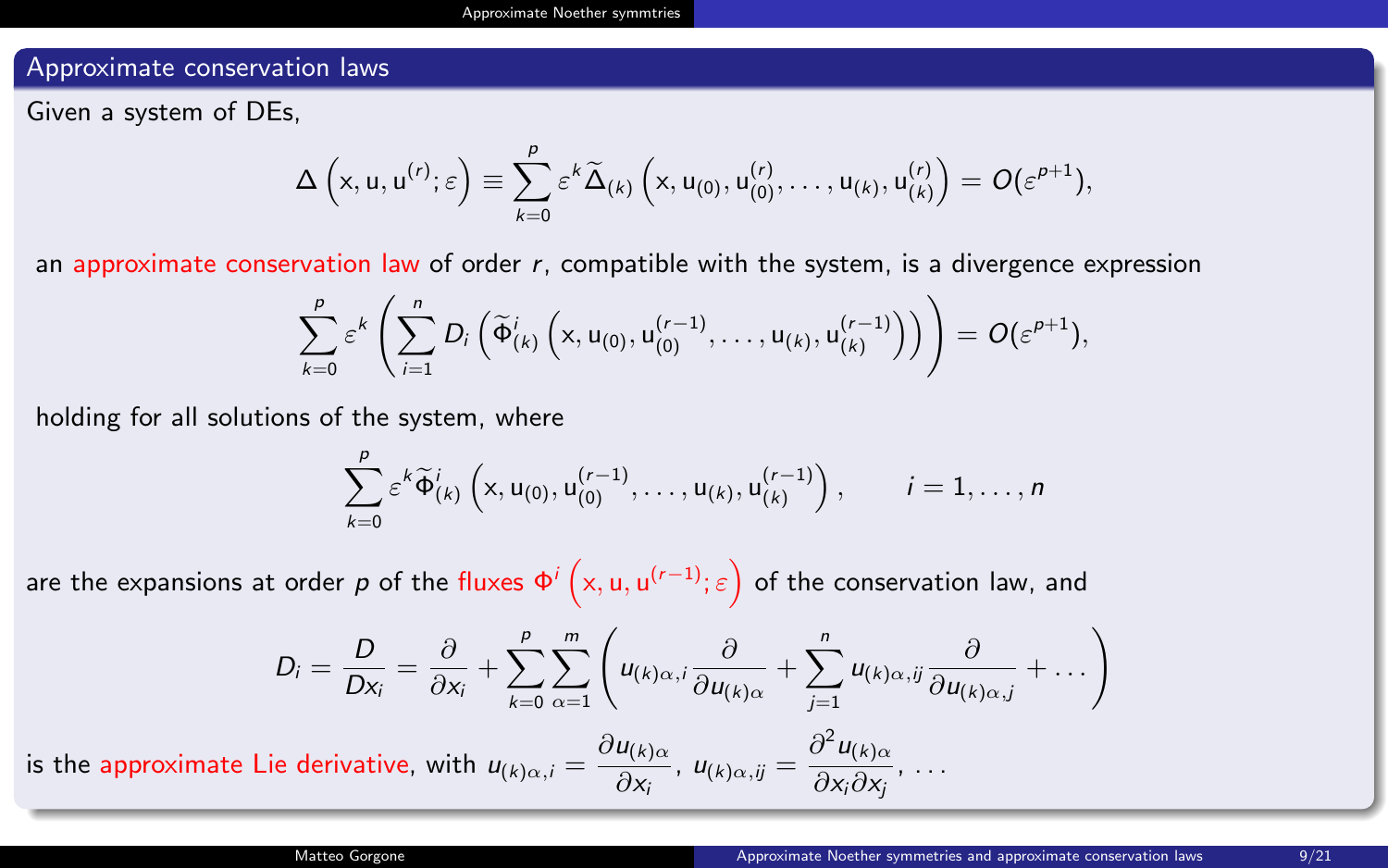## Approximate variational problems

#### Unperturbed variational problems

The determination of CLaws is ruled by Noether's theorem, establishing a correspondence between symmetries of the action integral and conservation laws through an explicit formula involving the infinitesimals and the Lagrangian itself. The same can be done in the approximate framework!

Perturbed first order Lagrangian function and Lagrangian action

$$
\mathcal{L}\left(x, u, u^{(1)}; \varepsilon\right) \equiv \mathcal{L}_0\left(x, u_{(0)}, u_{(0)}^{(1)}\right) + \sum_{k=1}^p \varepsilon^k \mathcal{L}_k\left(x, u_{(0)}, \dots, u_{(k)}, u_{(0)}^{(1)}, \dots, u_{(k)}^{(1)}\right) + O(\varepsilon^{p+1})
$$
\n
$$
\mathcal{J}\left(x, u, u^{(1)}; \varepsilon\right) = \int_{\Omega} \mathcal{L}\left(x, u, u^{(1)}; \varepsilon\right) dx \equiv \int_{\Omega} \left(\sum_{k=0}^p \varepsilon^k \mathcal{L}_k\left(x, u_{(0)}, \dots, u_{(k)}, u_{(0)}^{(1)}, \dots, u_{(k)}^{(1)}\right)\right) dx + O(\varepsilon^{p+1})
$$

Approximate Euler–Lagrange equations

By requiring  $\delta\mathcal{J}=O(\varepsilon^{p+1})$  under variations of order  $O(\varepsilon^{p+1})$  at the boundary of Ω, we obtain

$$
\sum_{k=0}^p \varepsilon^k \left( \frac{\partial \mathcal{L}_k}{\partial u_{(0)\alpha}} - \sum_{i=1}^n D_i \left( \frac{\partial \mathcal{L}_k}{\partial u_{(0)\alpha,i}} \right) \right) = O(\varepsilon^{p+1}), \qquad \alpha = 1, \ldots, m.
$$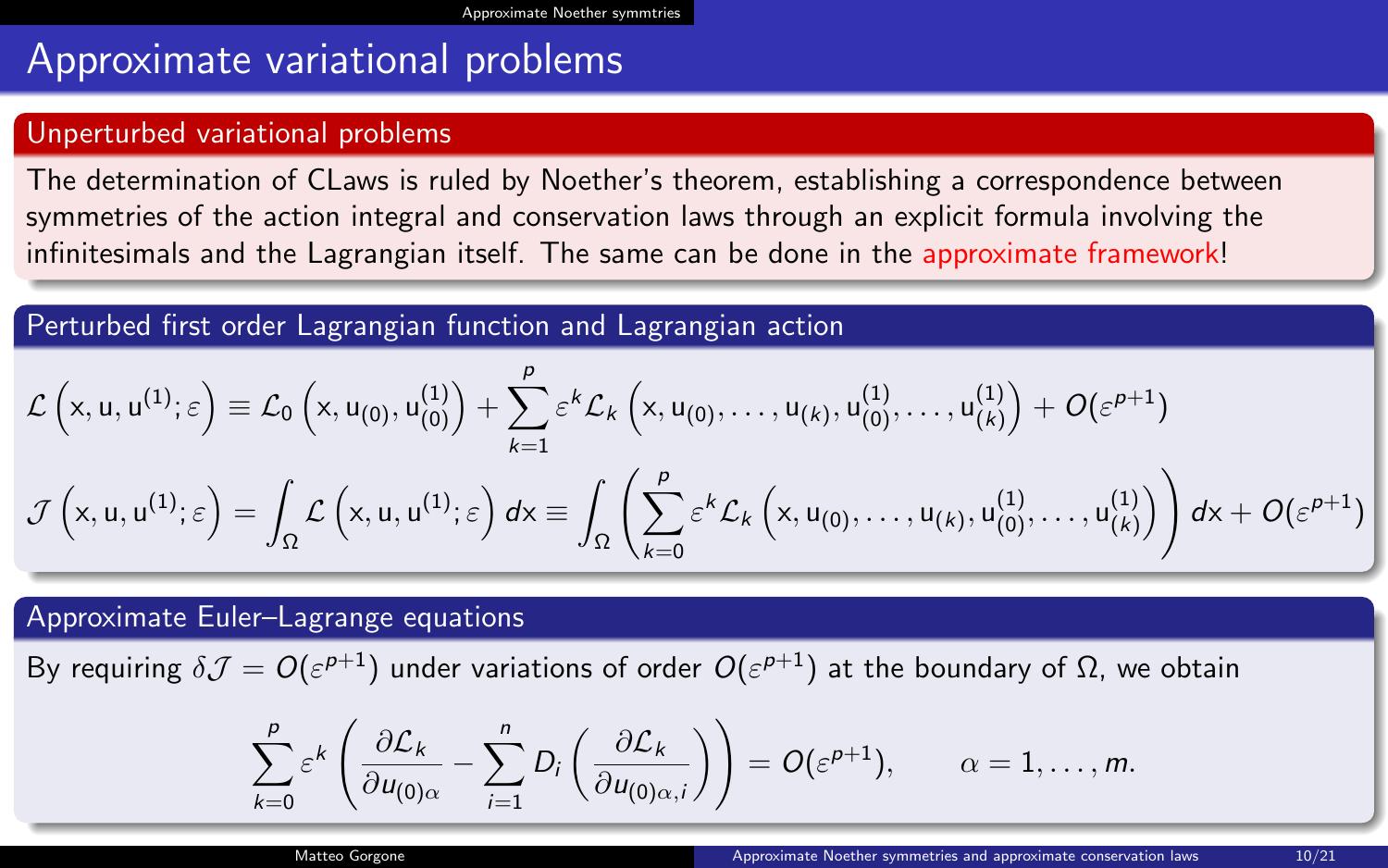#### Approximate Noether theorem<sup>2</sup>

Let us consider a variational system of DEs arising from a first order perturbed Lagrangian function. The generator

$$
\Xi=\sum_{k=0}^p \varepsilon^k\left(\sum_{i=1}^n \widetilde{\xi}_{(k)i}(x,u_{(0)},\ldots,u_{(k)})\frac{\partial}{\partial x_i}+\sum_{\alpha=1}^m \widetilde{\eta}_{(k)\alpha}(x,u_{(0)},\ldots,u_{(k)})\frac{\partial}{\partial u_\alpha}\right).
$$

of an approximate Lie symmetry leaves the Lagrangian action approximately invariant if

$$
\sum_{k=0}^p \varepsilon^k \left( \sum_{j=0}^k \left( \widetilde{\Xi}_{(j)}^{(1)} \mathcal{L}_{k-j} + \mathcal{L}_{k-j} \sum_{i=1}^n D_i \widetilde{\xi}_{(j)i} \right) - \sum_{i=1}^n D_i \phi_{(k)}^i \right) = O(\varepsilon^{p+1}),
$$

with  $\phi_{(k)}^i\left(\mathsf{x},\mathsf{u}_{(0)},\ldots,\mathsf{u}_{(k)}\right)$   $(i=1,\ldots,n)$  functions to be suitably determined. Then, we obtain the approximate conservation law

$$
\sum_{k=0}^p \varepsilon^k \sum_{i=1}^n D_i \widetilde{\Phi}_{(k)}^i = O(\varepsilon^{p+1}),
$$

where

$$
\widetilde{\Phi}_{(k)}^i = \sum_{\ell=0}^k \left( \sum_{\alpha=1}^m \left( \left( \widetilde{\eta}_{(\ell)\alpha} - \sum_{j=1}^n \widetilde{\xi}_{(\ell)j} u_{(\ell)\alpha,j} \right) \sum_{q=0}^{k-\ell} \frac{\partial \mathcal{L}_{k-\ell}}{\partial u_{(q)\alpha,j}} \right) + \widetilde{\xi}_{(\ell)j} \mathcal{L}_{k-\ell} \right) - \phi_{(k)}^i.
$$

<sup>2</sup>Gorgone, Oliveri, Mathematics, 2021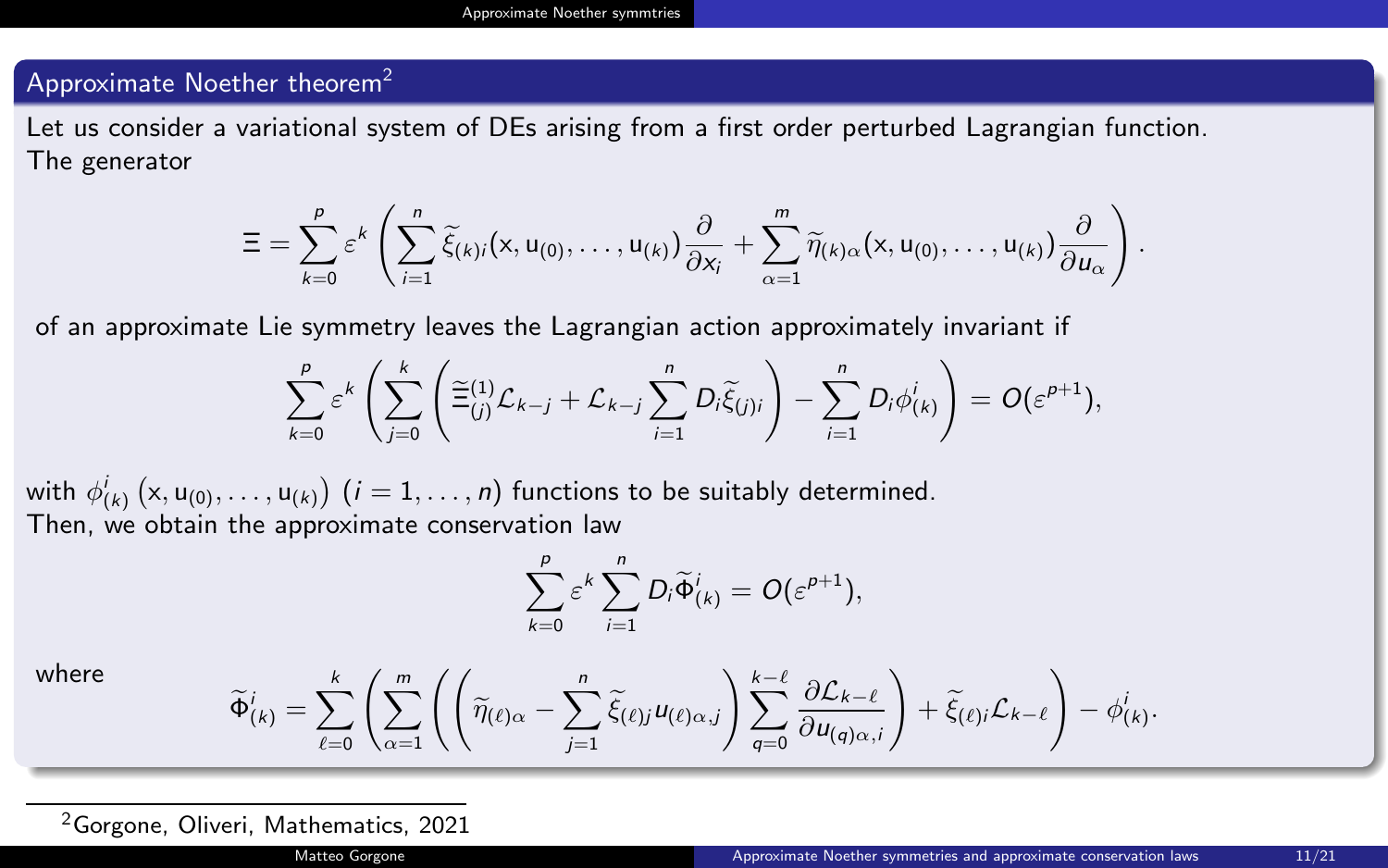## <span id="page-11-0"></span>The planar three–body problem

Motion equations:

$$
\ddot{r}_1 + Gm_2 \frac{r_{12}}{|r_{12}|^3} + \varepsilon Gm_3 \frac{r_{13}}{|r_{13}|^3} = 0,
$$
  

$$
\ddot{r}_2 - Gm_1 \frac{r_{12}}{|r_{12}|^3} + \varepsilon Gm_3 \frac{r_{23}}{|r_{23}|^3} = 0,
$$
  

$$
\ddot{r}_3 - Gm_1 \frac{r_{13}}{|r_{13}|^3} - Gm_2 \frac{r_{23}}{|r_{23}|^3} = 0,
$$

with  $r_i \equiv (x_i(t), y_i(t), 0)$  (i = 1, 2, 3) position vectors of the three masses  $m_\alpha$  in a fixed frame reference, and  $r_{ii} = r_i - r_i$  (1  $\le i < j \le 3$ ). The system arises from the Lagrangian function

$$
\mathcal{L} = \frac{1}{2} \left( m_1 \dot{r}_1^2 + m_2 \dot{r}_2^2 \right) + \frac{Gm_1 m_2}{|r_{12}|} + \varepsilon \left( m_3 \dot{r}_3^2 + \frac{Gm_1 m_3}{|r_{13}|} + \frac{Gm_2 m_3}{|r_{23}|} \right).
$$

By expanding the dependent variables at first order in  $\varepsilon$ , i.e.,

$$
r_i = r_{(0)i} + \varepsilon r_{(1)i} + O(\varepsilon^2) \equiv (x_{(0)i}(t) + \varepsilon x_{(1)i}(t) + O(\varepsilon^2), y_{(0)i}(t) + \varepsilon y_{(1)i}(t) + O(\varepsilon^2), 0),
$$

along with

$$
r_{ij} = r_{(0)ij} + \varepsilon r_{(1)ij} + O(\varepsilon^2) = r_{(0)i} - r_{(0)j} + \varepsilon (r_{(1)i} - r_{(1)j}) + O(\varepsilon^2),
$$

we are able to determine the approximate variational Lie symmetries, together with the corresponding approximate conserved quantities.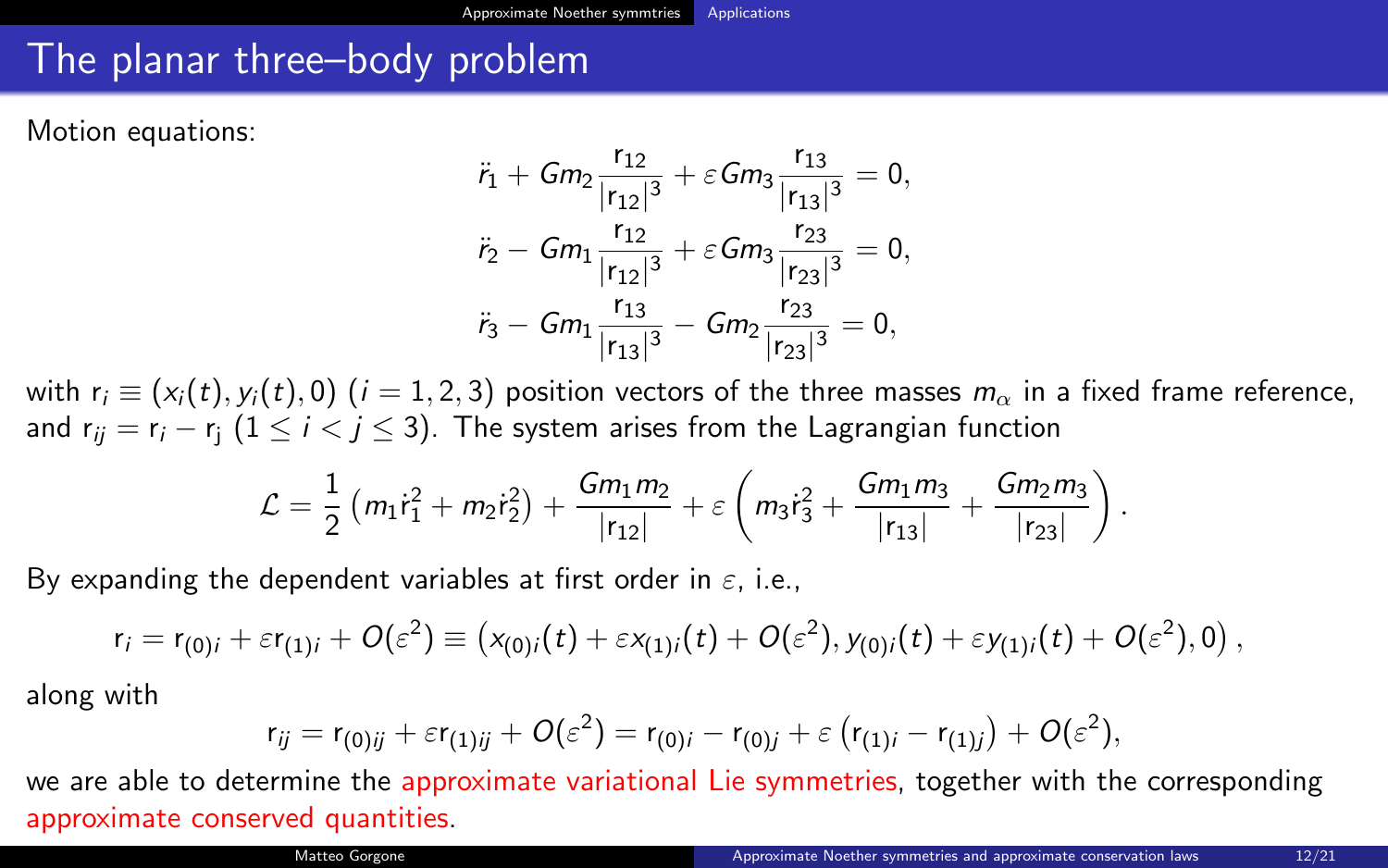## The planar three–body problem – Results

From

$$
\Xi_1=\frac{\partial}{\partial t},\qquad \phi_{(0)}=\phi_{(1)}=0,
$$

we have the approximate conservation of total energy:

$$
\Phi_1 = \frac{1}{2} \left( m_1 \dot{r}_{(0)1}^2 + m_2 \dot{r}_{(0)2}^2 \right) - \frac{Gm_1 m_2}{|r_{(0)12}|} \n+ \varepsilon \left( \frac{1}{2} m_3 \dot{r}_{(0)3}^2 + m_1 \dot{r}_{(0)1} \cdot \dot{r}_{(1)1} + m_2 \dot{r}_{(0)2} \cdot \dot{r}_{(1)2} - \frac{Gm_1 m_3}{|r_{(0)13}|} - \frac{Gm_2 m_3}{|r_{(0)23}|} + \frac{Gm_1 m_2}{|r_{(0)23}|} r_{(0)12} \cdot r_{(1)12} \right);
$$

From

$$
\Xi_{2a}=\sum_{i=1}^3\frac{\partial}{\partial x_i},\qquad \Xi_{2b}=\sum_{i=1}^3\frac{\partial}{\partial y_i},\qquad \phi_{(0)}=\phi_{(1)}=0,
$$

we have the approximate conservation of total linear momentum:

$$
\Phi_2 = m_1 \dot{r}_{(0)1} + m_2 \dot{r}_{(0)2} + \varepsilon \left( m_1 \dot{r}_{(1)1} + m_2 \dot{r}_{(1)2} + m_3 \dot{r}_{(0)3} \right);
$$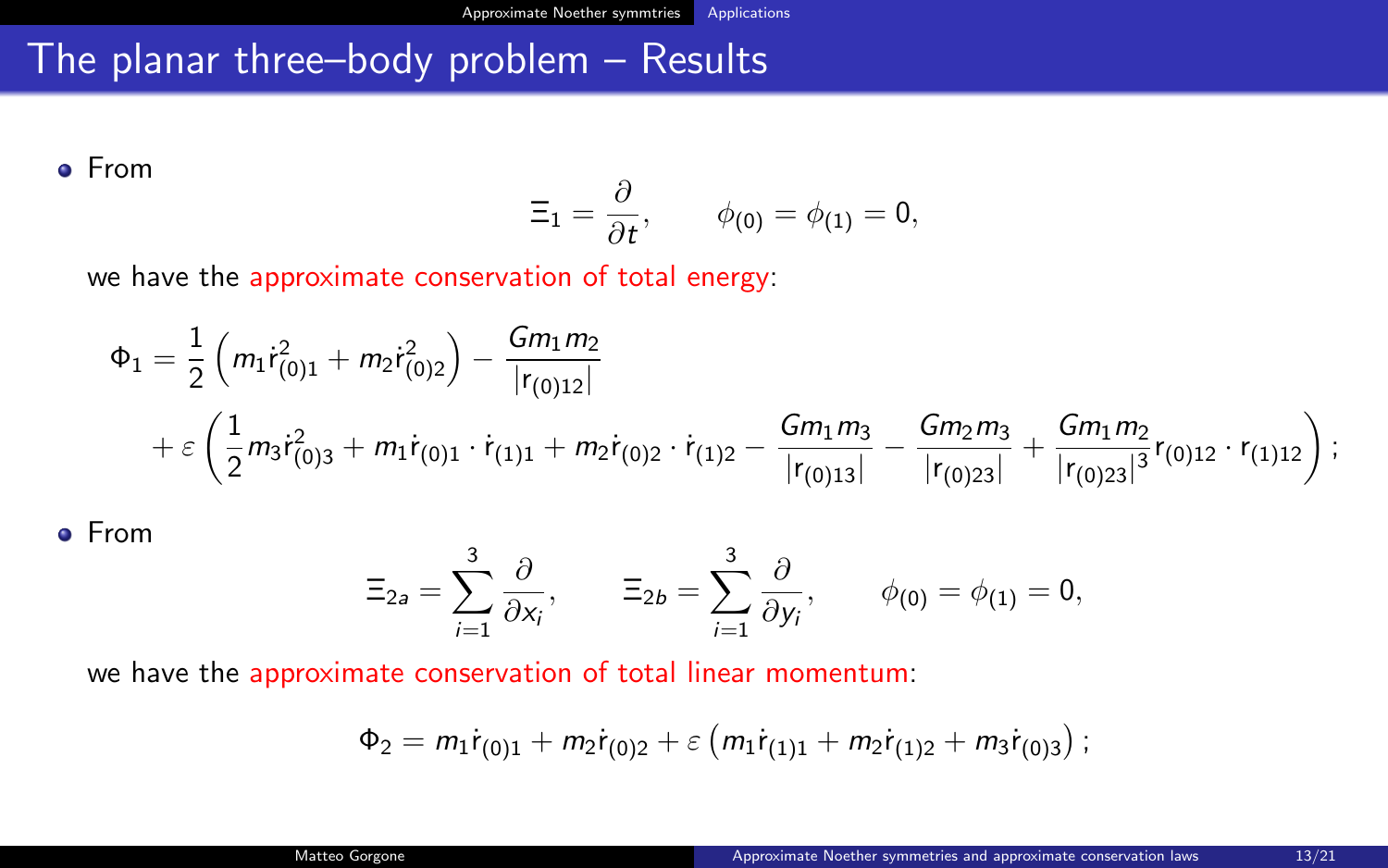## The planar three–body problem – Results

From

$$
\Xi_{3a} = t \sum_{i=1}^{3} \frac{\partial}{\partial x_i}, \qquad \phi_{(0)} = - \sum_{i=1}^{2} m_i x_{(0)i}, \quad \phi_{(1)} = - \sum_{i=1}^{2} m_i x_{(1)i} - m_3 x_{(0)3},
$$

$$
\Xi_{3b} = t \sum_{i=1}^{3} \frac{\partial}{\partial y_i}, \qquad \phi_{(0)} = - \sum_{i=1}^{2} m_i y_{(0)i}, \quad \phi_{(1)} = - \sum_{i=1}^{2} m_i y_{(1)i} - m_3 y_{(0)3},
$$

we have

$$
\Phi_3 = m_1(t \dot{r}_{(0)1} - r_{(0)1}) + m_2(t \dot{r}_{(0)2} - r_{(0)2}) + \varepsilon (m_1(t \dot{r}_{(1)1} - r_{(1)1}) + m_2(t \dot{r}_{(1)2} - r_{(1)2}) + m_3(t \dot{r}_{(0)3} - r_{(0)3})),
$$

i.e., the approximate barycenter of the system has a uniform and rectilinear motion; From 3

$$
\Xi_4 = \sum_{i=1}^3 \left( \left( y_{(0)i} + \varepsilon y_{(1)i} \right) \frac{\partial}{\partial x_i} - \left( x_{(0)i} + \varepsilon x_{(1)i} \right) \frac{\partial}{\partial y_i} \right), \qquad \phi_{(0)} = \phi_{(1)} = 0,
$$

we have the approximate conservation of total angular momentum:

$$
\Phi_4 = m_1 r_{(0)1} \wedge \dot{r}_{(0)1} + m_2 r_{(0)2} \wedge \dot{r}_{(0)2} + \varepsilon (m_1 (r_{(0)1} \wedge \dot{r}_{(1)1} + r_{(1)1} \wedge \dot{r}_{(0)1}) + m_2 (r_{(0)2} \wedge \dot{r}_{(1)2} + r_{(1)2} \wedge \dot{r}_{(0)2}) + m_3 r_{(0)3} \wedge \dot{r}_{(0)3}).
$$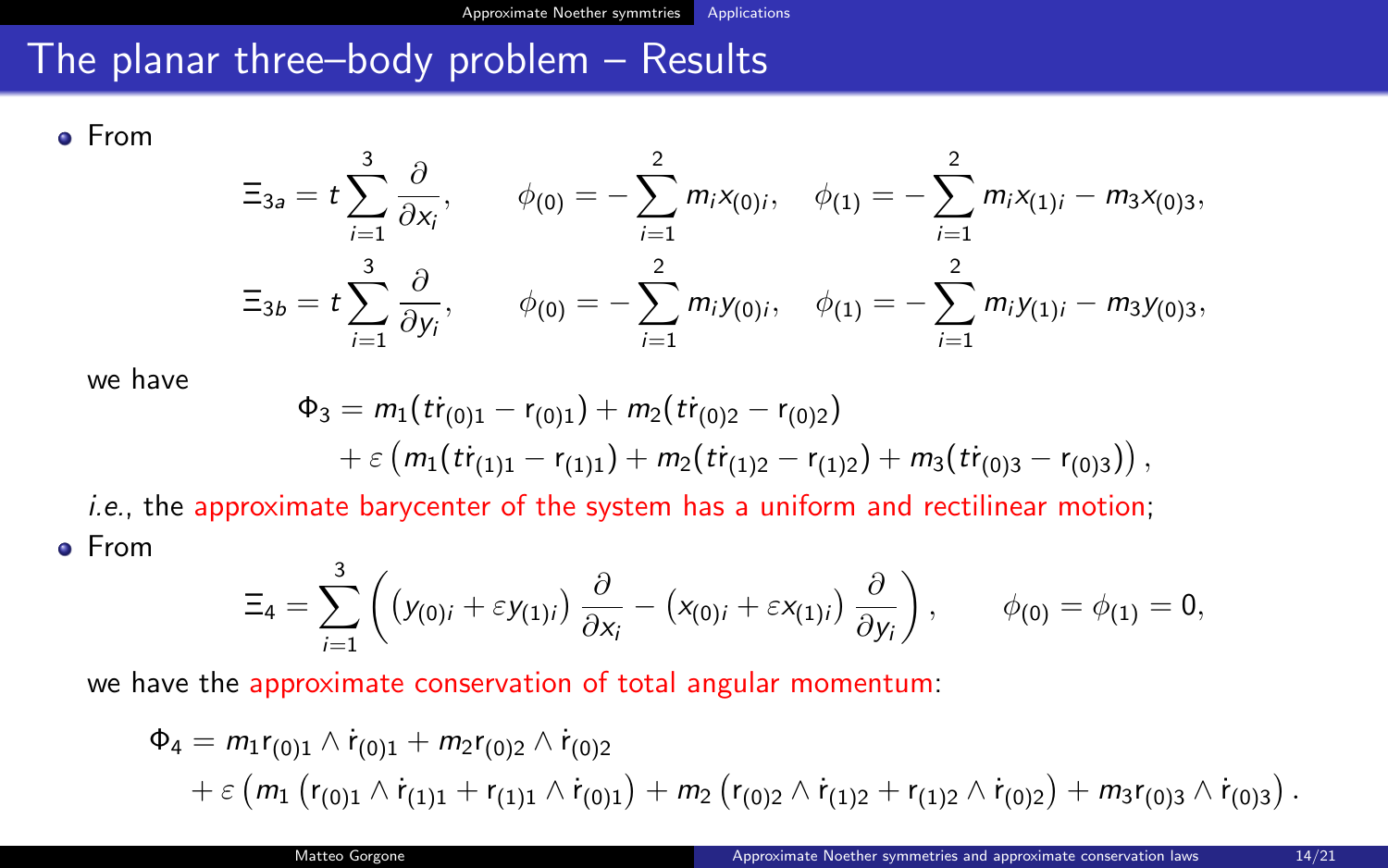## <span id="page-14-0"></span>Perturbed non variational problems

## Direct method<sup>3</sup>: the problem

Given a system of DEs,

$$
\Delta\left(x,u,u^{(r)};\varepsilon\right)=0,
$$

we want to determine a set of non–singular multipliers (i.e., non–singular when evaluated on solutions of the system)  $\mathsf{\Lambda}^k\left( \mathsf{x},\mathsf{u},\mathsf{u}^{(r)};\varepsilon \right)$   $(k=1,\ldots,q)$  provided that

$$
\sum_{k=1}^q \left( \Lambda^k \left( x, u, u^{(r)}; \varepsilon \right) \Delta^k \left( x, u, u^{(r)}; \varepsilon \right) \right) = \sum_{i=1}^n D_i \left( \Phi^i \left( x, u, u^{(r-1)}; \varepsilon \right) \right) = O(\varepsilon^{p+1})
$$

is a divergence expression, for some  $\Phi^i$ , holding for all solutions of the system.

#### Key aspects of the direct approach

- The Euler operators annihilate any divergence expression;
- The only scalar expressions annihilated by Euler operators are divergence expressions.

The multipliers can be found algorithmically solving a linear system of determining equations.

<sup>3</sup>Bluman, Anco, Eur. J. Appl. Math., 2002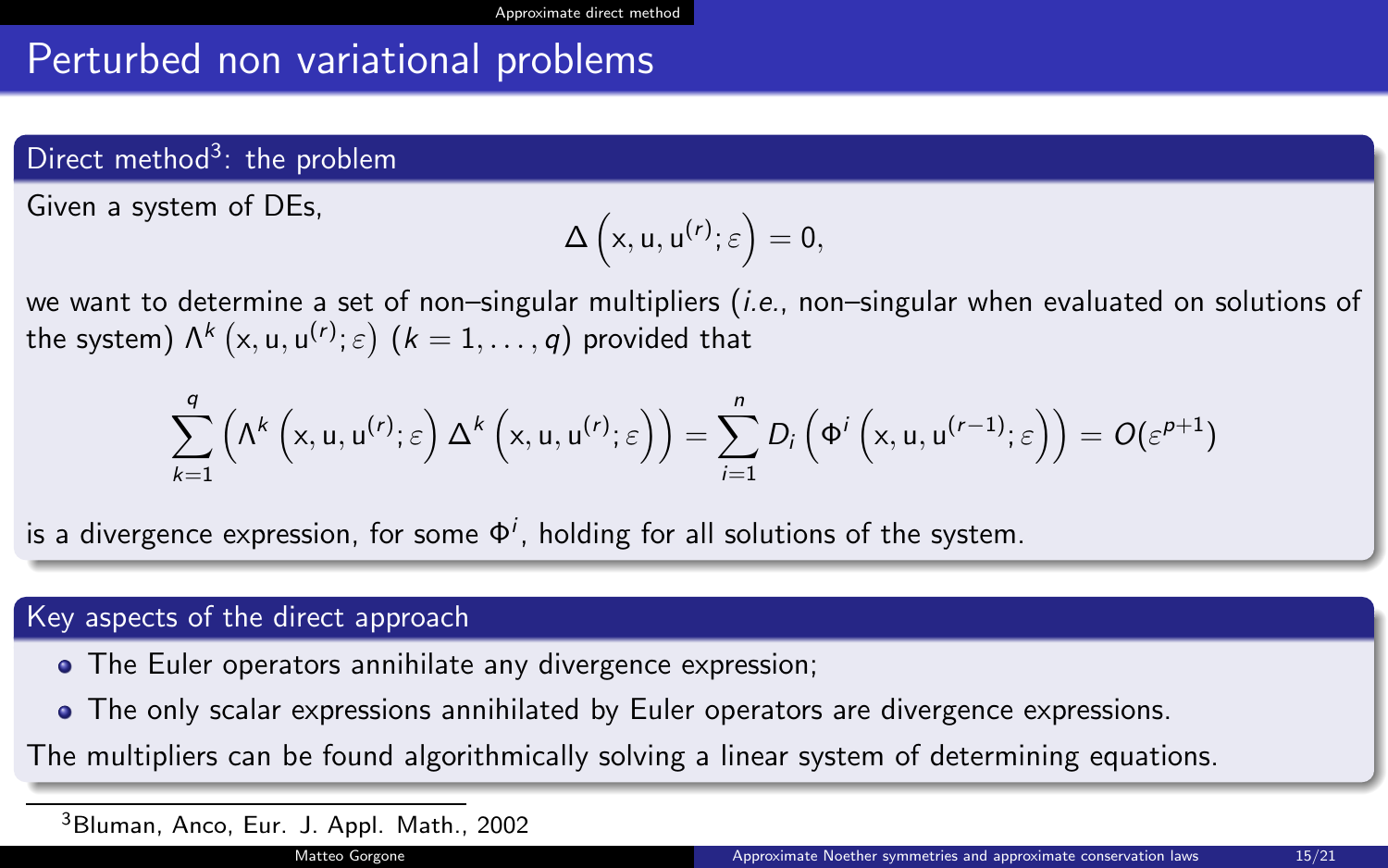#### Approximate direct method with the consistent approach: algorithm<sup>4</sup>

- Expand the dependent variables in power series of  $\varepsilon$ :  $\mathsf{u}(\mathsf{x};\varepsilon) = \sum_{k=0}^p \varepsilon^k \mathsf{u}_{(k)}(\mathsf{x}) + O(\varepsilon^{p+1});$
- **•** Expand in perturbation series of  $\varepsilon$  the multipliers, so obtaining:

$$
\Lambda^i\left(x,u,u^{(r)};\varepsilon\right)=\sum_{k=0}^{\rho}\varepsilon^k\widetilde{\Lambda}^i_{(k)}\left(x,u_{(0)},u_{(0)}^{(r)},\ldots,u_{(k)},u_{(k)}^{(r-1)}\right),\qquad i=1,\ldots,q
$$

• Apply the approximate Euler operators, *i.e.*,

$$
E_{u_{(0)\alpha}}\left(\sum_{k=0}^p \varepsilon^k \left(\sum_{\ell=0}^k \sum_{i=1}^q \left(\widetilde{\Lambda}^i_{(\ell)} \widetilde{\Delta}^i_{(k-\ell)}\right)\right)\right) = O(\varepsilon^{p+1}), \qquad \alpha = 1,\ldots,m
$$

where 
$$
E_{u_{(0)\alpha}} = \frac{\partial}{\partial u_{(0)\alpha}} - \sum_{i=1}^n D_i \left( \frac{\partial}{\partial u_{(0)\alpha,i}} \right) + \ldots + (-1)^s \sum_{i_1=1}^n \ldots \sum_{i_s=i_s-1}^n D_{i_1} \ldots D_{i_s} \left( \frac{\partial}{\partial u_{(0)\alpha,i_1\ldots i_s}} \right);
$$

- $\bullet$  Separate the resulting conditions at each order in  $\varepsilon$ , and split into an overdetermined system for the unknown approximate multiplers;
- **•** Insert the recovered approximate multipliers into the identity

$$
\sum_{k=0}^p \varepsilon^k \left( \sum_{\ell=0}^k \sum_{i=1}^q \left( \widetilde{\Lambda}_{(\ell)}^i \widetilde{\Delta}_{(k-\ell)}^i \right) - \sum_{j=1}^n D_j \widetilde{\Phi}_{(k)}^j \right) = O(\varepsilon^{p+1})
$$

and, if possible, find the approximate fluxes.

<sup>4</sup>Gorgone, Inferrera, 2021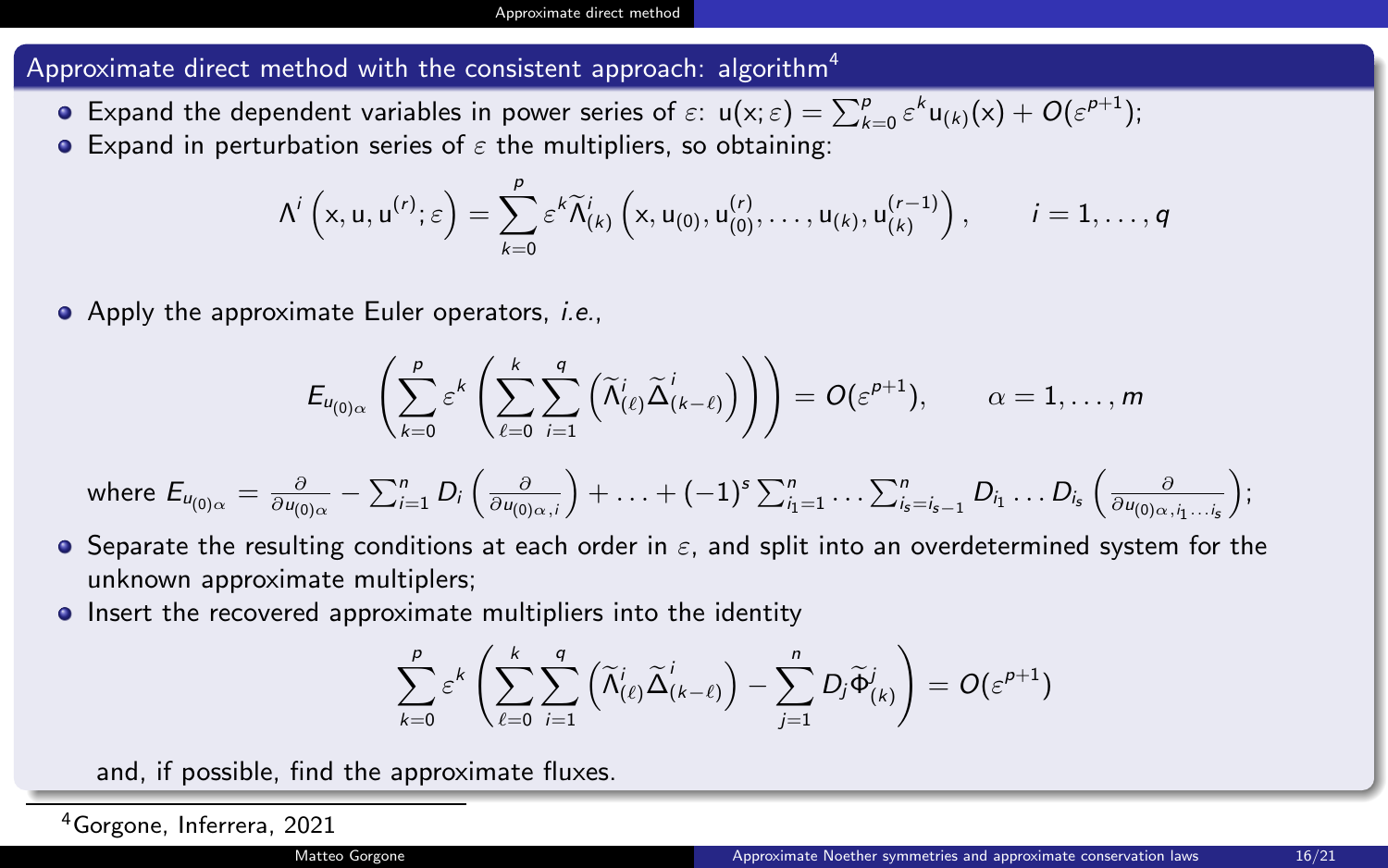## <span id="page-16-0"></span>Approximate direct method – Results

By means of the approximate direct method, approximate conservation laws have been determined for:

Perturbed Van der Pool equation:

$$
\ddot{u}+u-\varepsilon\left(1-u^2\right)\dot{u}=0;
$$

● Perturbed KdV–Burgers equation:

$$
u_{,t} + uu_{,x} + u_{,xxx} - \varepsilon u_{,xx} = 0;
$$

• A perturbed nonlinear wave equation:

$$
u_{,xx}-\frac{1}{c^2}u_{,tt}-\lambda u^3-\varepsilon f(u)=0;
$$

• Two perturbed nonlinear Schrödinger equations:

$$
ip_{,t} + p_{,xx} + 2|p|^2 p - \varepsilon|p|^4 p = 0;
$$
  
\n
$$
ip_{,t} + \frac{1}{2}p_{,xx} + |p|^2 p + i\varepsilon \left(\beta_1 p_{,xxx} + \beta_2 |p|^2 p_{,x} + \beta_3 p(|p|^2)_{,x}\right) = 0;
$$

• The generalized Kaup–Newell equation:

$$
u_{,t} - \frac{1}{2}u_{,xx} + uvu_{,x} + \frac{1}{2}u^2v_{,x} + 2\epsilon uu_{,x} = 0,
$$
  

$$
v_{,t} + \frac{1}{2}v_{,xx} + uvv_{,x} + \frac{1}{2}v^2u_{,x} + 2\epsilon(vu_{,x} + uv_{,x}) = 0.
$$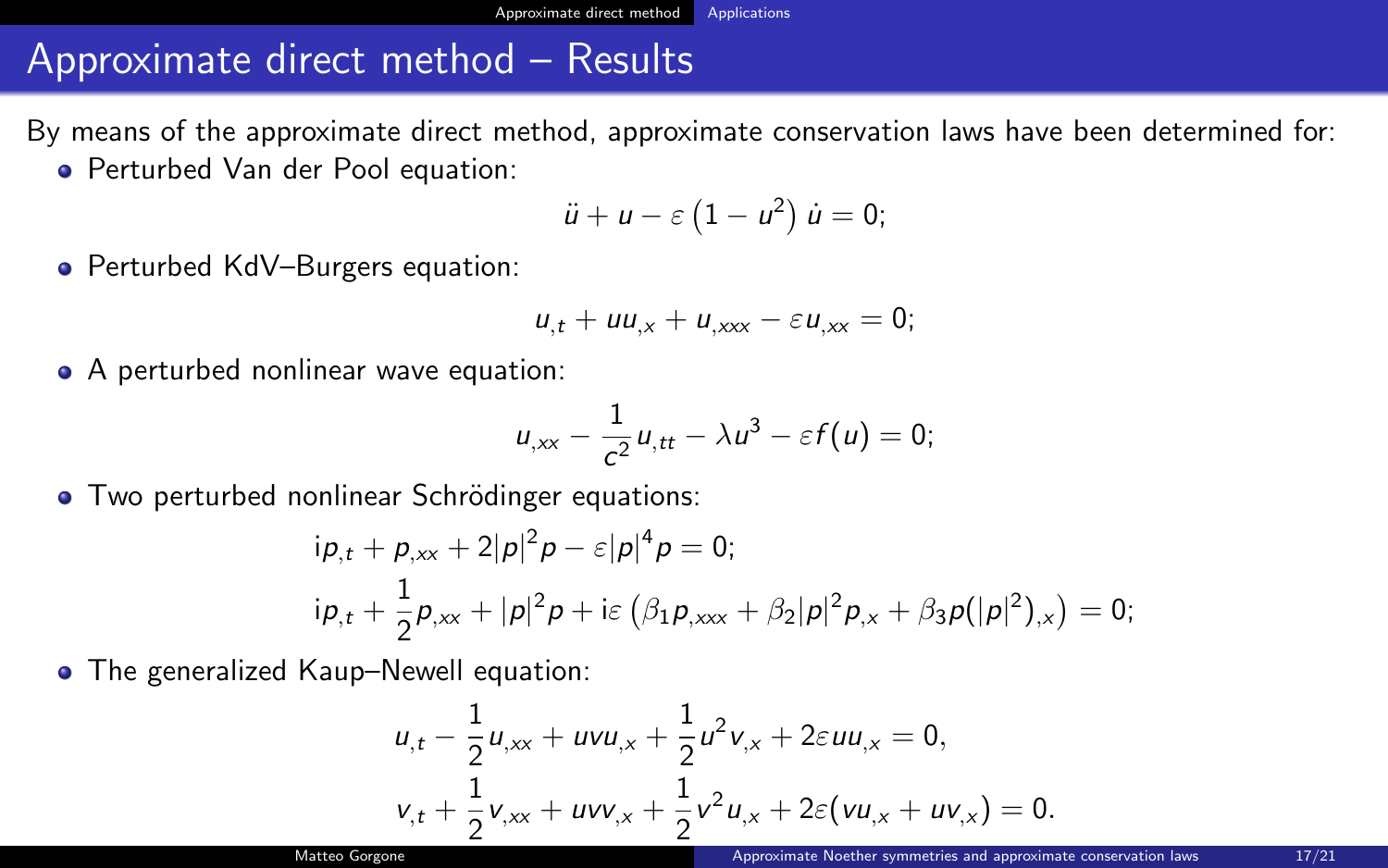Perturbed nonlinear second order Schrödinger equation:

$$
i\rho_{,t}+\rho_{,xx}+2|\rho|^2\rho-\varepsilon|\rho|^4\rho=0,
$$

with  $p \equiv p(t, x; \varepsilon)$  the complex-valued envelope of the wave. By decomposing into real and imaginary parts:

$$
\Delta^{1} = u_{,t} + v_{,xx} + 2v(u^{2} + v^{2}) - \varepsilon v (u^{2} + v^{2})^{2} = 0,
$$
  

$$
\Delta^{2} = v_{,t} - u_{,xx} - 2u(u^{2} + v^{2}) + \varepsilon u (u^{2} + v^{2})^{2} = 0.
$$

Expand  $u(t, x; \varepsilon)$  and  $v(t, x; \varepsilon)$  at first order in  $\varepsilon$  and look for the approximate multipliers of the form

$$
\Lambda^{j} = \Lambda^{j}_{(0)} + \epsilon \left( \Lambda^{j}_{(1)} + \frac{\partial \Lambda_{(0)}}{\partial u_{(0)}} u_{(1)} + \frac{\partial \Lambda_{(0)}}{\partial v_{(0)}} v_{(1)} + \frac{\partial \Lambda_{(0)}}{\partial u_{(0),x}} u_{(1),x} + \frac{\partial \Lambda_{(0)}}{\partial v_{(0),x}} v_{(1),x} + \frac{\partial \Lambda_{(0)}}{\partial u_{(0),xx}} u_{(1),xx} + \frac{\partial \Lambda_{(0)}}{\partial v_{(0),xx}} v_{(1),xx} \right),
$$

where  $\mathcal{N}^{j}_{(i)}\equiv \mathcal{N}^{j}_{(i)}\left(t,x,u_{(0)},\nu_{(0)},u_{(0),x},\nu_{(0),x},\nu_{(0),xx},\nu_{(0),xx}\right)\, (i=0,1$  and  $j=1,2).$ By solving the approximate determining equations

$$
E_{u_{(0)}}\left(\Lambda^1\Delta^1+\Lambda^2\Delta^2\right)=0, \qquad E_{v_{(0)}}\left(\Lambda^1\Delta^1+\Lambda^2\Delta^2\right)=0,
$$

where  $E_{w_{(0)}} = \frac{\partial}{\partial w_{(0)}_\alpha} - D_t\left(\frac{\partial}{\partial w_{(0),t}}\right) - D_x\left(\frac{\partial}{\partial w_{(0),x}}\right) + D_tD_t\left(\frac{\partial}{\partial w_{(0),tt}}\right) + D_tD_x\left(\frac{\partial}{\partial w_{(0),xx}}\right) + D_xD_x\left(\frac{\partial}{\partial w_{(0),xx}}\right),$ 

we obtain the sets of approximate multipliers with the corresponding approximate conservation laws.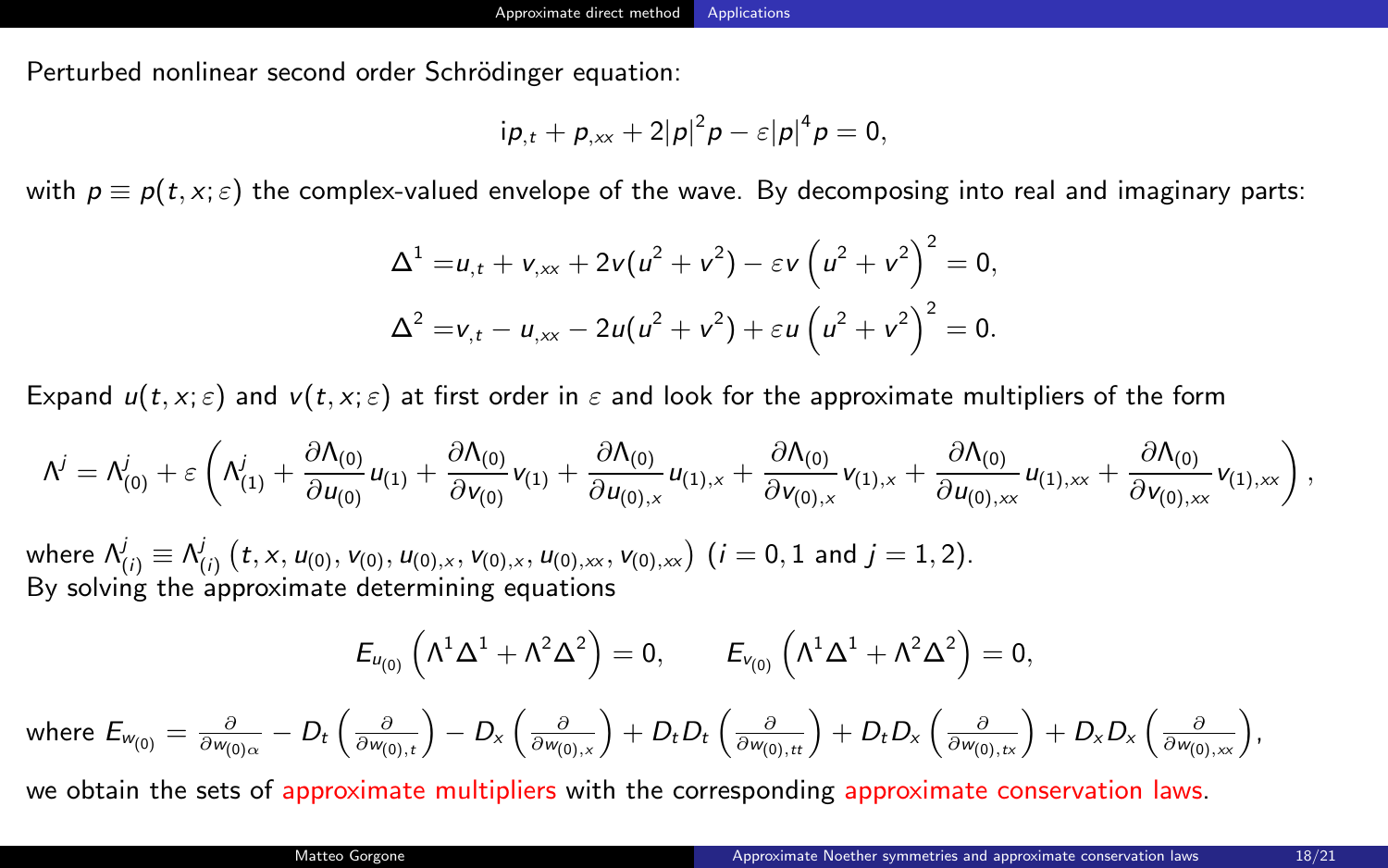$$
\begin{aligned}\n\Lambda_1^1 &= v_{(0),xx} + 2v_{(0)}(u_{(0)}^2 + v_{(0)}^2) + \varepsilon \left( v_{(1),xx} - v_{(0)}(u_{(0)}^2 + v_{(0)}^2)^2 + 2(u_{(0)}^2v_{(1)} + 2u_{(0)}u_{(1)}v_{(0)} + 3v_{(0)}^2v_{(1)}) \right), \\
\Lambda_1^2 &= -u_{(0),xx} - 2u_{(0)}(u_{(0)}^2 + v_{(0)}^2) - \varepsilon \left( u_{(1),xx} - u_{(0)}(u_{(0)}^2 + v_{(0)}^2)^2 + 2(v_{(0)}^2u_{(1)} + 2u_{(0)}v_{(0)}v_{(1)} + 3u_{(0)}^2u_{(1)}) \right),\n\end{aligned}
$$

with

 $\bullet$ 

$$
D_{t}\left(\frac{1}{2}\left(u_{(0),x}^{2}+v_{(0),x}^{2}-(u_{(0)}^{2}+v_{(0)}^{2})^{2}\right)+\varepsilon\left(\left(u_{(1),x}-xu_{(0)}(u_{(0)}^{2}+v_{(0)}^{2})^{2}\right)u_{(0),x}\right) + \left(v_{(1),x}-xv_{(0)}(u_{(0)}^{2}+v_{(0)}^{2})^{2}\right)v_{(0),x}-2(u_{(0)}^{2}+v_{(0)}^{2})(u_{(0)}u_{(1)}+v_{(0)}v_{(1)})\right) +D_{x}\left(-\left(u_{(0),t}u_{(0),x}+v_{(0),t}v_{(0),x}\right)-\varepsilon\left(u_{(0),x}u_{(1),t}+v_{(0),x}v_{(1),t}\right) + \left(u_{(1),x}-xu_{(0)}(u_{(0)}^{2}+v_{(0)}^{2})^{2}\right)u_{(0),t}+\left(v_{(1),x}-xv_{(0)}(u_{(0)}^{2}+v_{(0)}^{2})^{2}\right)v_{(0),t}\right)\right)=0 \Lambda_{2}^{1}=u_{(0),x}+\varepsilon u_{(1),x}, \qquad \Lambda_{2}^{2}=v_{(0),x}+\varepsilon v_{(1),x},
$$

 $\bullet$ 

with

$$
D_{t}\left(v_{(0)}u_{(0),x}+\varepsilon\left((tu_{(0)}(u_{(0)}^{2}+v_{(0)}^{2})^{2}+v_{(1)})u_{(0),x}+tv_{(0)}(u_{(0)}^{2}+v_{(0)}^{2})^{2}v_{(0),x}+v_{(0)}u_{(1),x}\right)\right) +D_{x}\left(-\frac{1}{2}\left(u_{(0),x}^{2}+v_{(0),x}^{2}+(u_{(0)}^{2}+v_{(0)}^{2})^{2}\right)-v_{(0)}u_{(0),t} -\varepsilon\left(u_{(0),x}u_{(1),x}+v_{(0),x}v_{(1),x}+(tu_{(0)}(u_{(0)}^{2}+v_{(0)}^{2})^{2}+v_{(1)})u_{(0),t} +tv_{(0)}(u_{(0)}^{2}+v_{(0)}^{2})^{2}v_{(0),t}+v_{(0)}u_{(1),t}+2(u_{(0)}^{2}+v_{(0)}^{2})(u_{(0)}u_{(1)}+v_{(0)}v_{(1)})\right)\right)=0
$$
  
Matteo Gorgone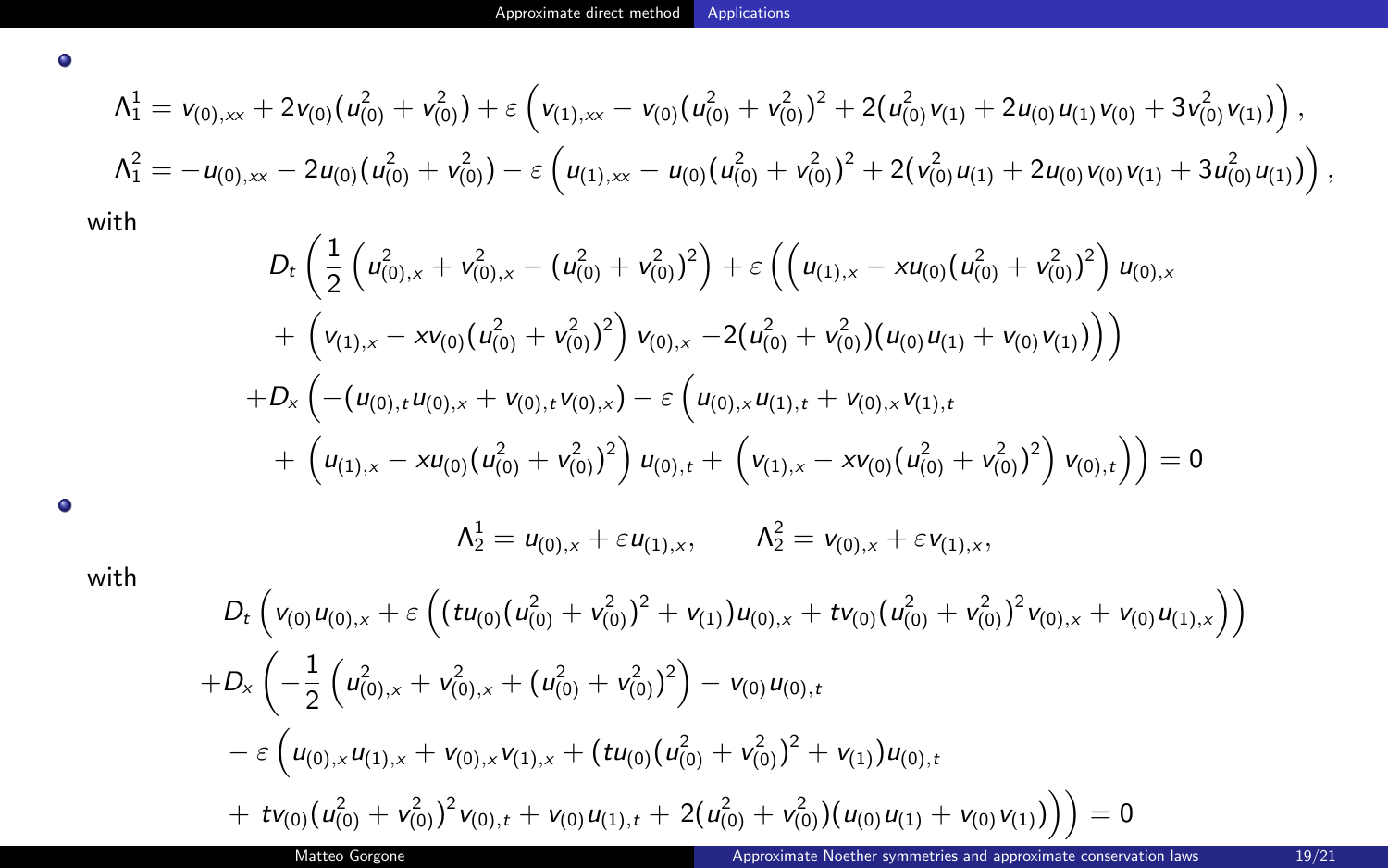$\bullet$ 

$$
\Lambda_3^1 = 2t u_{(0),x} + x v_{(0)} + \varepsilon \left( 2t u_{(1),x} + x v_{(1)} \right), \qquad \Lambda_3^2 = 2t v_{(0),x} - x u_{(0)} + \varepsilon \left( 2t v_{(1),x} - x u_{(1)} \right),
$$

with

$$
D_{t}\left(2t v_{(0)} u_{(0),x} + \frac{x}{2}(u_{(0)}^{2} + v_{(0)}^{2}) + 2v_{(1)}u_{(0),x} + t^{2}v_{(0)}(u_{(0)}^{2} + v_{(0)}^{2})^{2}v_{(0),x} + 2tv_{(0)}u_{(1),x} + x(u_{(0)}u_{(1)} + v_{(0)}v_{(1)})\right)\n+ D_{t}\left(-t\left(u_{(0),x}^{2} + v_{(0),x}^{2} + 2v_{(0)}u_{(0),t} + (u_{(0)}^{2} + v_{(0)}^{2})^{2}\right) - x(v_{(0)}u_{(0),x} - u_{(0)}v_{(0),x}) - u_{(0)}v_{(0)}\right) - \varepsilon\left(t(tu_{(0)}(u_{(0)}^{2} + v_{(0)}^{2})^{2} + 2v_{(1)}u_{(0),t} + (2tu_{(1),x} + xv_{(1)})u_{(0),x} + (2tv_{(1),x} - xu_{(1)})v_{(0),x}\right) + t^{2}v_{(0)}(u_{(0)}^{2} + v_{(0)}^{2})^{2}v_{(0),t} + x(v_{(0)}u_{(1),x} - u_{(0)}v_{(1),x}) + 2tv_{(0)}u_{(1),t} + 4t(u_{(0)}^{2} + v_{(0)}^{2})(u_{(0)}u_{(1)} + v_{(0)}v_{(1)}) + u_{(0)}v_{(1)} + v_{(0)}u_{(1)})\right) = 0
$$

 $\bullet$ 

$$
\Lambda_4^1 = v_{(0)} + \varepsilon v_{(1)}, \qquad \Lambda_4^2 = -u_{(0)} - \varepsilon u_{(1)},
$$

with

$$
D_t\left(\frac{1}{2}(u_{(0)}^2 + v_{(0)}^2) + \varepsilon(u_{(0)}u_{(1)} + v_{(0)}v_{(1)})\right) + D_x\left(u_{(0)}v_{(0),x} - v_{(0)}u_{(0),x} + \varepsilon(u_{(1)}v_{(0),x} - v_{(1)}u_{(0),x} + u_{(0)}v_{(1),x} - v_{(0)}u_{(1),x})\right) = 0
$$